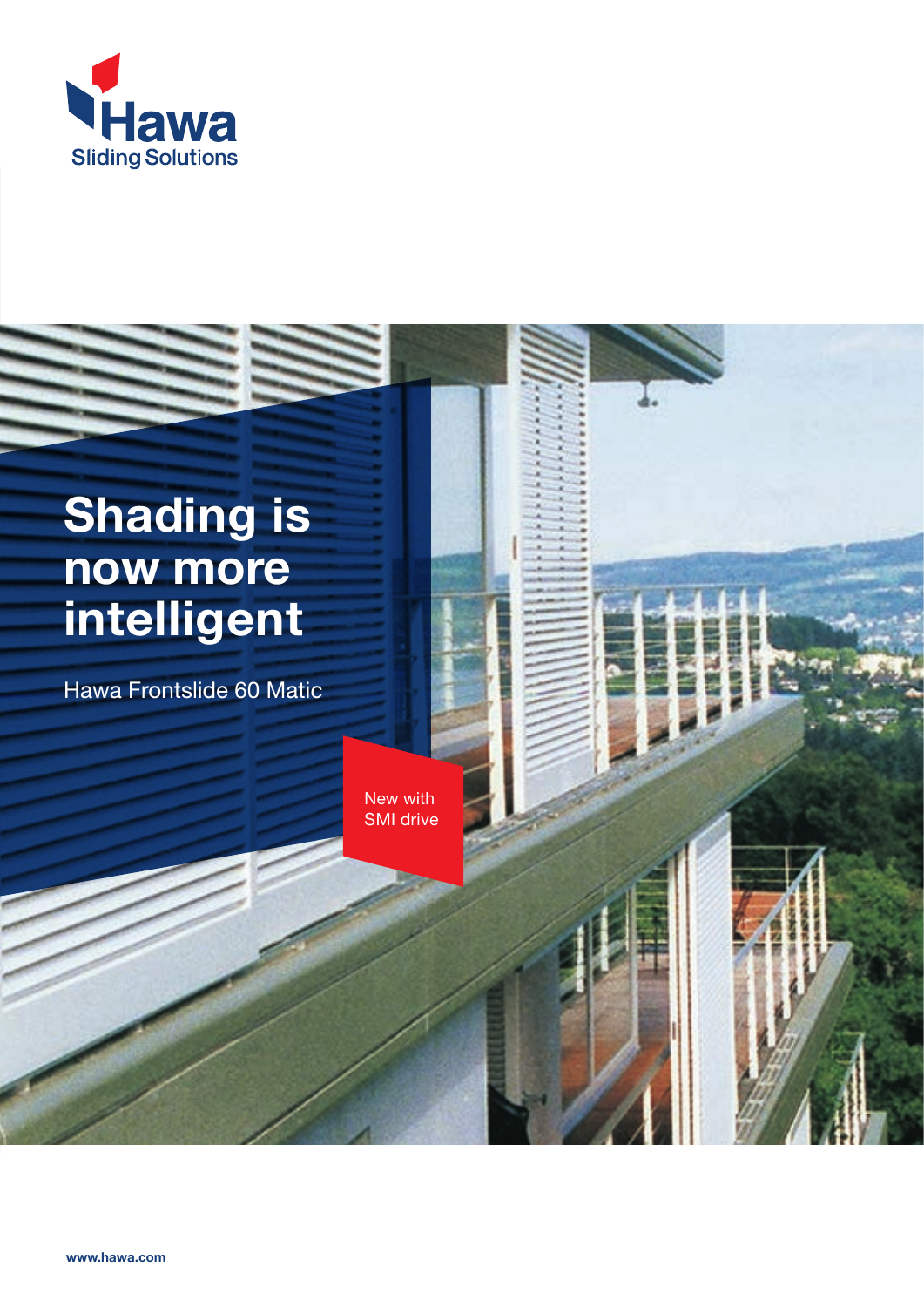As an architectural highlight and make-up on the exterior of the building, sliding shutters look good on any façade. And with the Hawa Frontslide 60 Matic, the first sliding shutter drive with SMI, they are now even more valuable to owners, occupiers and Facility Management. This efficient interface between shutter and building control makes high-precision actuation of up to 16 drives per actuator possible. The aesthetics of sliding shutters are therefore combined with the functional advantages of intelligent, fully automated sun protection for the first time.

This has significant advantages:

The individual daylight control does not only increase general well-being and efficiency at the workplace, but also makes a substantial contribution to the energy efficiency of the building. It provides protection from excessive heating, and creates optimally adapted lighting situations in accordance with the time of day. And also makes itself noticeable in a visually agreeable way, because the uniformly positioned sliding shutters are the guarantee of a harmonious façade appearance.





## With Standard Motor Interface (SMI) for the first time Sliding shutters now bring more living quality

More room in the junction box thanks to actuation of 16 drives with just one actuator, simple maintenance and remote diagnosis by means of status and error messages, seamless integration into the most popular field bus systems: sliding shutter control has never been so efficient and precise.

SMI: 1 actuator, 16 drives

Not only does the future belong to the Smart Home, but more and more of the present. Automated procedures in our living environment have a positive effect in the areas of comfort, energy efficiency, safety and cost-effectiveness. And with the first sliding shutter which can be integrated in the entire building automation, Hawa Sliding Solutions is making a substantial contribution to having more building intelligence. Extremely quiet brushless drive, optional symmetrical and telescopic systems, compatibility with various materials: With the Hawa Frontslide 60 Matic, house owners are putting their faith in a sliding shutter in the special class. Particularly since it is tested for extremely high loads, it can withstand stormy winds, and is even predestined for use in coastal areas with its corrosion resistance.

Smarter living means better living.

## Hawa Frontslide: Protection from the sun without disadvantages.

**1** Simple installation thanks to having fewer cables

**2** More room due to actuation of up to 16 drives with just one actuator.

**8** Precise movement to the required position